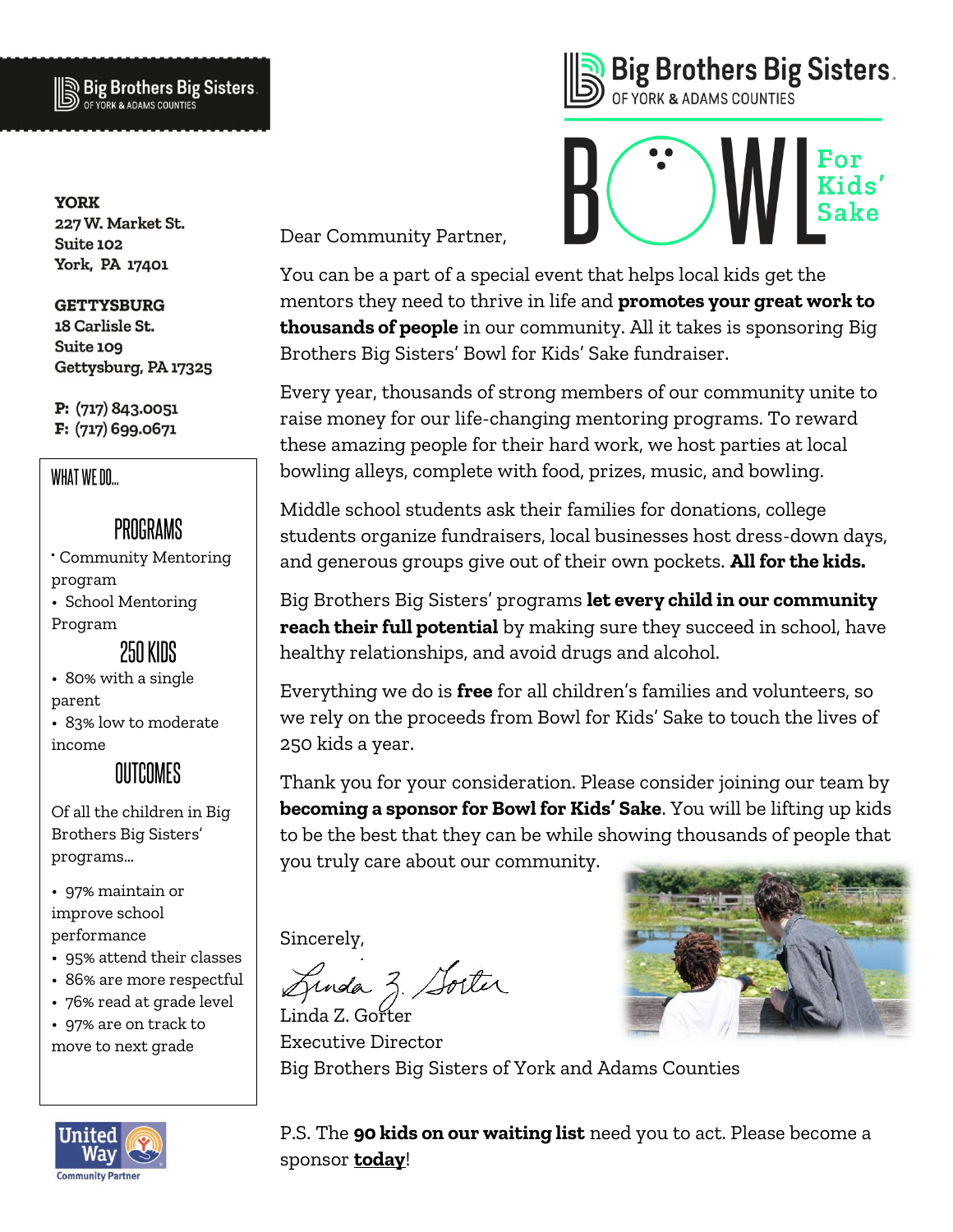





# **2020 SPONSOR OPPORTUNITIES**

| <b>Perfect</b>           |                                                                                                                                                                                                                                                                                                                                                                                                                                                                                                                                                                                                                                                                                                                               |
|--------------------------|-------------------------------------------------------------------------------------------------------------------------------------------------------------------------------------------------------------------------------------------------------------------------------------------------------------------------------------------------------------------------------------------------------------------------------------------------------------------------------------------------------------------------------------------------------------------------------------------------------------------------------------------------------------------------------------------------------------------------------|
|                          | All the Previous levels' benefits<br>$\bullet$                                                                                                                                                                                                                                                                                                                                                                                                                                                                                                                                                                                                                                                                                |
| <b>Game</b>              | Top logo/name placement in all materials<br>Custom Benefits to fit your needs                                                                                                                                                                                                                                                                                                                                                                                                                                                                                                                                                                                                                                                 |
| \$5,000                  |                                                                                                                                                                                                                                                                                                                                                                                                                                                                                                                                                                                                                                                                                                                               |
| Turkey<br>\$2,500        | Sponsor speaking opportunity before event<br>$\bullet$<br>Logo/name displayed on bowling monitors<br>$\bullet$<br>Logo/name listed on Thank You letter mailed to over 1,500 event<br>$\bullet$<br>participants<br>Press release with optional photo opportunity sent out to over 20<br>$\bullet$<br>media contacts<br>Logo/name listed prominently on BBBS t-shirt to be given out all<br>year round to supporters<br>Opportunity to give out promo items and set up display at sponsor<br>$\bullet$<br>table during event<br>2 mentions on social media with video option<br>$\bullet$<br>Logo-name listed on event sign, website, and flyers at each lane<br>$\bullet$<br>Sponsor mentioned by MC during event<br>$\bullet$ |
| <b>Strike</b><br>\$1,500 | Logo/name listed on BBBS t-shirt to be given out all year round to<br>$\bullet$<br>supporters<br>Press release with optional photo opportunity sent out to over 20<br>media contacts<br>Opportunity to give out promo items at sponsor table during event<br>$\bullet$<br>2 mentions on social media<br>$\bullet$<br>Logo/name listed on event sign, website, and flyers at each lane<br>$\bullet$<br>Sponsor mentioned by MC during event                                                                                                                                                                                                                                                                                    |
| <b>Spare</b><br>\$750    | Name listed on BBBS t-shirt to be given out all year round to<br>$\bullet$<br>supporters<br>1 mention on social media<br>$\bullet$<br>Name listed on event sign, website, and flyers at each lane<br>$\bullet$<br>Sponsor mentioned by MC during event<br>$\bullet$                                                                                                                                                                                                                                                                                                                                                                                                                                                           |
| <b>Split</b><br>\$500    | Name Listed on event sign, website, and flyers at each lane<br>$\bullet$<br>Sponsor mentioned by MC during event                                                                                                                                                                                                                                                                                                                                                                                                                                                                                                                                                                                                              |
| Pin<br>\$250             | Name Printed on bowling pin to be displayed during campaign and<br>$\bullet$<br>around BBBS office/functions                                                                                                                                                                                                                                                                                                                                                                                                                                                                                                                                                                                                                  |
|                          | <b>Questions? Contact Mark Lakin at</b>                                                                                                                                                                                                                                                                                                                                                                                                                                                                                                                                                                                                                                                                                       |



Get exposure to thousands of participants from all over the world!

#### Event Dates

- 3/14 @ Suburban Bowlerama, York
- 03/29 @ Suburban Bowlerama, York
- 04/17 @ Suburban Bowlerama, York (Happy Hour Bowl)
- 04/19 @ South Hanover Lanes, Hanover
- 04/25 @ Edgewood Lanes, Gettysburg
- Plus Private Events!



mlakin@bbbsyorkadams.org or 717-843-0051 x102